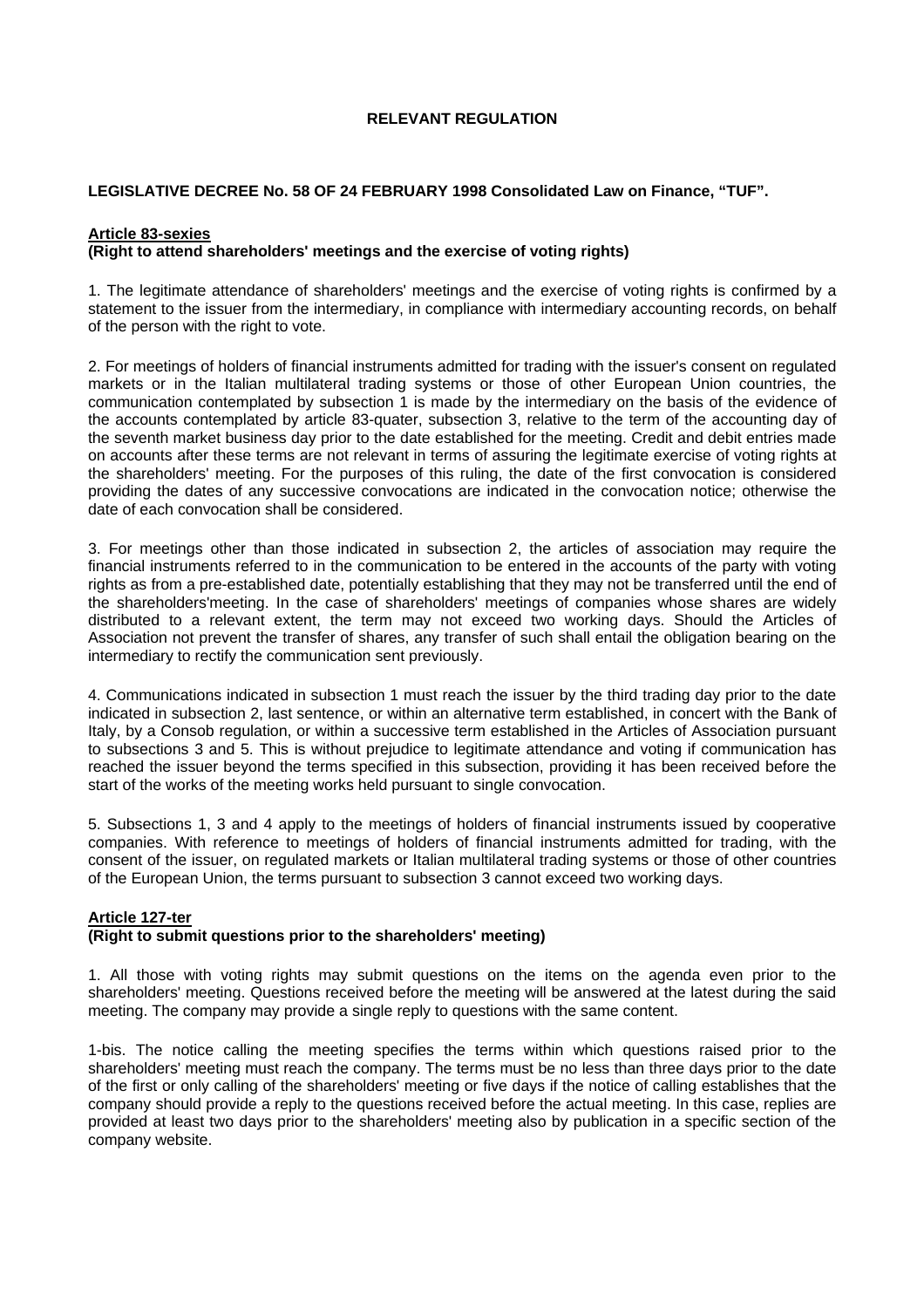2. No reply is necessary, even in the shareholders' meeting, to questions raised prior to it, where the information required is already available in "FAQ" format in the section of the company's website specified in subsection 1-bis or when the answer has been published in accordance with said subsection.

3. The reply attached to the minutes is considered as given during the meeting when is made available at the beginning of the meeting, by each of those entitle to vote <sup>598</sup>.

#### **Article 126-bis**

#### **(Integration of the agenda of the shareholders' meeting and presentation of new proposed resolutions)**

1. Shareholders, who individually or jointly account for one fortieth of the share capital may ask, within ten days of publication of the notice calling the shareholders' meeting, or within five days in the event of calling the meeting in accordance with article 125-bis, subsection 3 or article 104, subsection 2, for the integration of the list of items on the agenda, specifying in the request, the additional items they propose or presenting proposed resolution on items already on the agenda. The requests, together with the certificate attesting ownership of the share, are presented in writing, by correspondence or electronically, in compliance with any requirements strictly necessary for the identification of the applicants indicated by the company. Those with voting rights may individually present proposed resolutions in the shareholders' meeting. For cooperative companies the amount of the capital is determined by the statutes also in derogation of article 135.

2. Integrations to the agenda or the presentation of further proposed resolutions on items already on the agenda, in accordance with subsection 1, are disclosed in the same ways as prescribed for the publication of the notice calling the meeting, at least fifteen days prior to the date scheduled for the shareholders' meeting. Additional proposed resolutions on items already on the agenda are made available to the public in the ways pursuant to article 125-ter, subsection 1, at the same time as publishing news of the presentation. Terms are reduced to seven days in the case of shareholders' meetings called in accordance with article 104, subsection 2 or in the case of a shareholders' meeting convened in accordance with article 125-bis, subsection 3.

3. The agenda cannot be supplemented with items on which, in accordance with the law, the shareholders ' meeting resolved on proposal of the administrative body or on the basis of a project or report prepared by it, other than those specified under article 125-ter, subsection 1.

4. Shareholders requesting integration in accordance with subsection 1 shall prepare a report giving the reason for the proposed resolutions on the new items for which it proposes discussion or the reason relating to additional proposed resolutions presented on items already on the agenda. The report is sent to the administrative body within the final terms for presentation of the request for integration. The administrative body makes the report available to the public, accompanied by any assessments, at the same time as publishing news of the integration or presentation, in the ways pursuant to article 125-ter, subsection 1.

5. If the administrative body, or should it fail to take action, the board of auditors or supervisory board or management control committee fail to supplement the agenda with the new items or proposals presented in accordance with subsection 1, the court, having heard the members of the board of directors and internal control bodies, where their refusal to do so should prove to be unjustified, orders the integration by decree. The decree is published in the ways set out by article 125-ter, subsection 1.

### **Article 135-undecies**

### **(Appointed representative of a listed company)**

1. Unless the Articles of Association decree otherwise, companies with listed shares designate a party to whom the shareholders may, for each shareholders' meeting and within the end of the second trading day prior to the date scheduled for the shareholders' meeting, including for callings subsequent to the first, a proxy with voting instructions on all or some of the proposals on the agenda. The proxy shall be valid only for proposals on which voting instructions are conferred.

2. Proxy is conferred by signing a proxy form, the content of which is governed by a Consob regulation. Conferring proxy shall be free of charge to the shareholder. The proxy and voting instructions may be cancelled within the time limit indicated in subsection 1.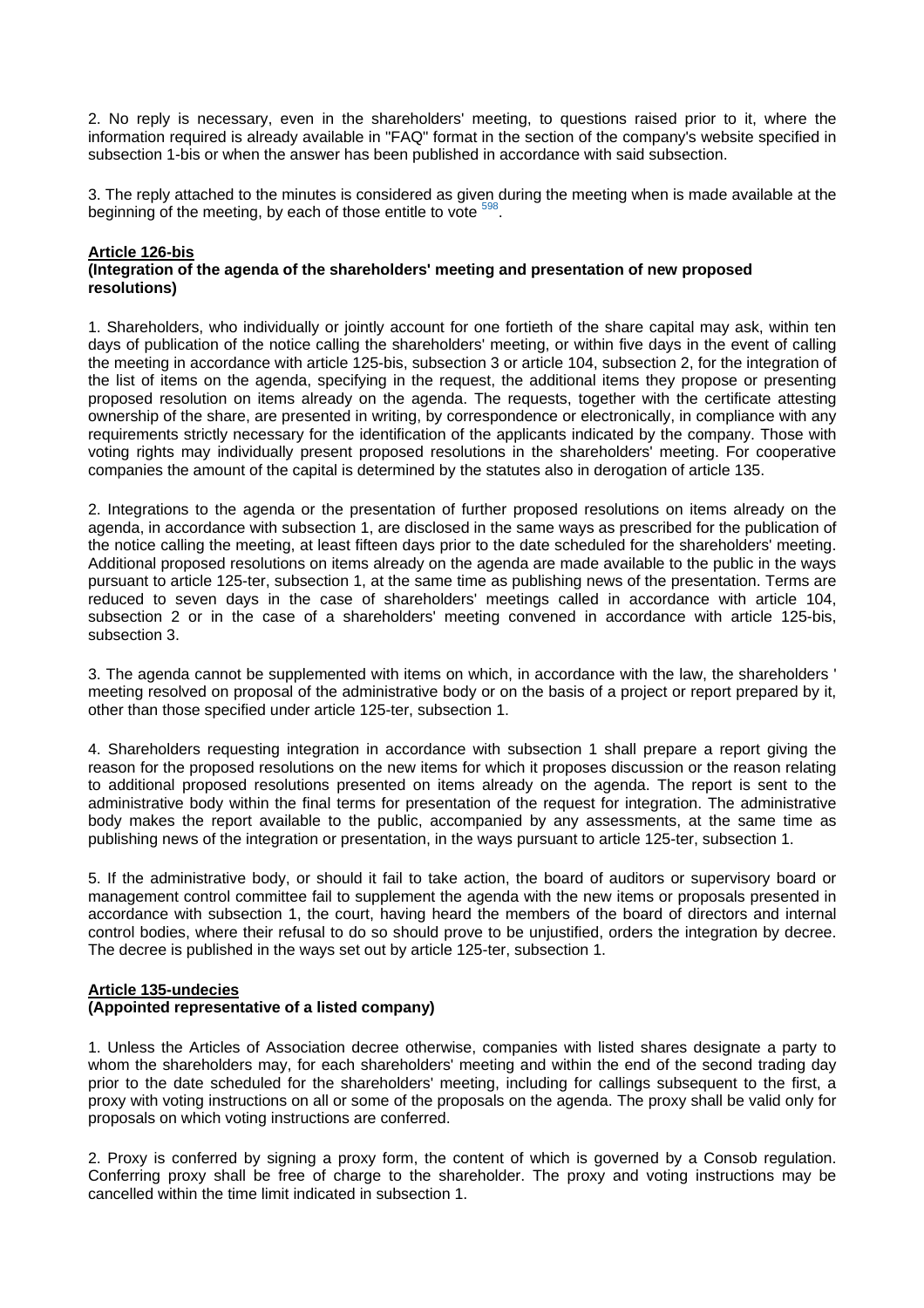3. Shares for which full or partial proxy is conferred are calculated for the purpose of determining due constitution of the shareholders' meeting. With regard to proposals for which no voting instructions are given, the shares are not considered in calculating the majority and the percentage of capital required for the resolutions to be carried.

4. The person appointed as representative shall any interest, personal or on behalf of third parties, that he or she may have with respect to the resolution proposals on the agenda. The representative must also maintain confidentiality of the content of voting instructions received until scrutiny commences, without prejudice to the option of disclosing such information to his or her employees or collaborators, who shall also be subject to confidentiality obligations. The party appointed as representative may not be assigned proxies except in compliance with this article.

5. By regulation pursuant to subsection 2, Consob may establish cases in which a representative failing to meet the indicated terms of Article 135-decies may express a vote other than that indicated in the voting instructions.

#### **Article 147-ter**

#### **(Election and composition of the Board of Directors)**

1. The Statute provides for members of the Board of Directors to be elected on the basis of the list of candidates and defines the minimum participation share required for their presentation, at an extent not above a fortieth of the share capital or at a different extent established by Consob with the regulation taking into account capitalization, floating funds and ownership structures of listed companies. The lists indicate which are the directors holding independent requisites established by law and by the Statute. The Statute may also provide that with regard to the sector for directors to be elected, what is not to be taken into account are the lists which have not reached a percentage of votes at least equal to half of the one required by the Statute for the presentation of same; for cooperative companies the percentage is established by the statutes also in derogation from article 135.

1-bis. Lists are deposited with the issuer, also by means of remote communication, in compliance with any requirements strictly necessary to identify the applicants indicated by the company, by the twenty-fifth day prior to the date of the meeting called to resolve on the appointment of the members of the board of directors and made available to the public at the company's headquarters, on the company's website and in the other ways envisaged by Consob by regulation, at least twenty-one days prior to the date of the shareholders' meeting. Ownership of the minimum investment envisaged by subsection 1 is determined concerning the shares recorded in favour of the shareholder on the day on which the lists are deposited with the issuer. Related certification may also be submitted after filing, provided submission is within the time limit established for publication of the lists by the issuer.

1-ter. The Statute also lays down that the division of directors to be elected be made on the basis of a criterion that ensures a balance between genders. The less-represented gender must obtain at least one third of the directors elected. This division criterion applies for three consecutive mandates. If the composition of the board of directors resulting from the election does not comply with the division criterion provided for in the present section, Consob warns the company involved to comply with this criterion within the maximum term of four months from the warning. In the event of non-compliance with the warning, Consob applies a fine of from euro 100,000 to euro 1,000,000, according to criteria and methods laid down in its own regulations and sets a new term of three months for compliance. In the event of further noncompliance with respect to the new warning, the members elected lose their position. The statute regulates the methods of formation of the lists and the cases of replacement during a mandate in order to guarantee compliance with the division criterion provided for in the present section. Consob lays down regulations on the subject of infringement, application and observance of the rules on gender quotas, also with reference to the preliminary phase and the procedures to be adopted, on the basis of its own regulations to be adopted within six months from the date of entry into force of the rules contained in the present section. The rules of the present section apply also to companies organised according to the monistic system.

2. ...omissis...

3. Except as provided for in Article 2409-septiesdecies of the Civil Code, at least one member shall be elected from the minority slate that obtained the largest number of votes and is not linked in any way, even indirectly, with the shareholders who presented or voted the list which resulted first by the number of votes.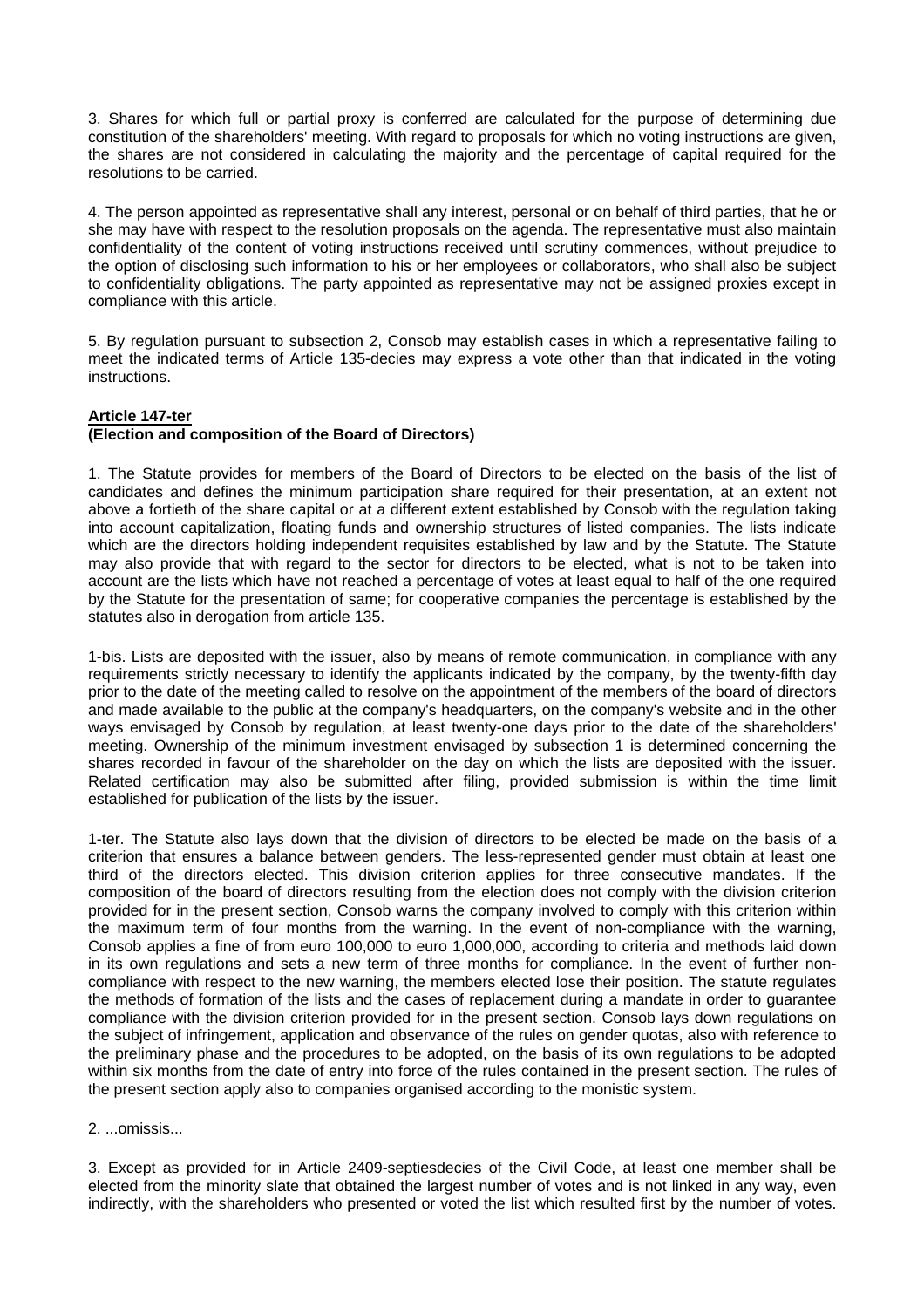In companies organised under the one-tier system, the member elected from the minority slate must satisfy the integrity, experience and independence requirements established pursuant to Articles 148(3) and 148(4). Failure to satisfy the requirements shall result in disqualification from the position.

4. In addition to what is provided for in paragraph 3, at least one of the members of the Board of Directors, or two if the Board of Directors is composed of more than seven members, should satisfy the independence requirements established for members of the board of auditors in Article 148(3) and, if provided for in the Articles of Association, the additional requirements established in codes of conduct drawn up by regulated stock exchange companies or by trade associations. This paragraph shall not apply to the boards of directors of companies organised under the one-tier system, which shall continue to be subject to the second paragraph of Article 2409-septiesdecies of the Civil Code. The independent director who, following his or her nomination, loses those requisites of independence should immediately inform the Board of Directors about this and, in any case falls from his/her office.

#### **Article 148 (Composition)**

- 1. The Articles of Association of a company shall establish, for the board of auditors:
- a) the number, not less than three, of auditors;
- b) the number not less than two, of alternates;
- c) ...omissis...
- d) ...omissis...

1-bis. The Articles of Association of the company state, moreover, that the division of members pursuant to section 1 shall be made in such a way that the less-represented gender shall obtain at least one third of the regular members of the board of auditors. This division criterion applies for three consecutive mandates. If the composition of the board of auditors resulting from the election does not comply with the division criterion provided for in the present section, Consob warns the company involved to comply with this criterion within the maximum term of four months from the warning. In the event of non-compliance with the warning, Consob applies a fine of from euro 20,000 to euro 200,000 and sets a new term of three months for compliance. In the event of further non-compliance with respect to the new warning, the members elected lose their position. Consob lays down regulations on the subject of infringement, application and observance of the rules on gender quotas, also with reference to the preliminary phase and the procedures to be adopted, on the basis of its own regulations to be adopted within six months from the date of entry into force of the rules contained in the present section.

2. Consob establishes the rules for the election procedure by list vote of a member of the Board of Auditors by minority shareholders, that are not directly or indirectly associated with the shareholders that submitted or voted the list qualifying as first for the number of votes received. Article 147-ter, subsection 1-bis shall apply  $676$ .

2-bis. The chairman of the board of auditors shall be appointed by the shareholders' meeting from among the auditors elected by the minority shareholders.

3. The following persons may not be elected as auditors and, where elected, they shall be disqualified from office:

a) persons who are in the conditions referred to in Article 23 82 of the Civil Code;

b) spouses, relatives and the like up to the fourth degree of kinship of the directors of the company, spouses, relatives and the like up to the fourth degree of kinship of the directors of the companies it controls, the companies it is controlled by and those subject to common control;

c) persons who are linked to the company, the companies it controls, the companies it is controlled by and those subject to common control or to directors of the company or persons referred to in paragraph b) by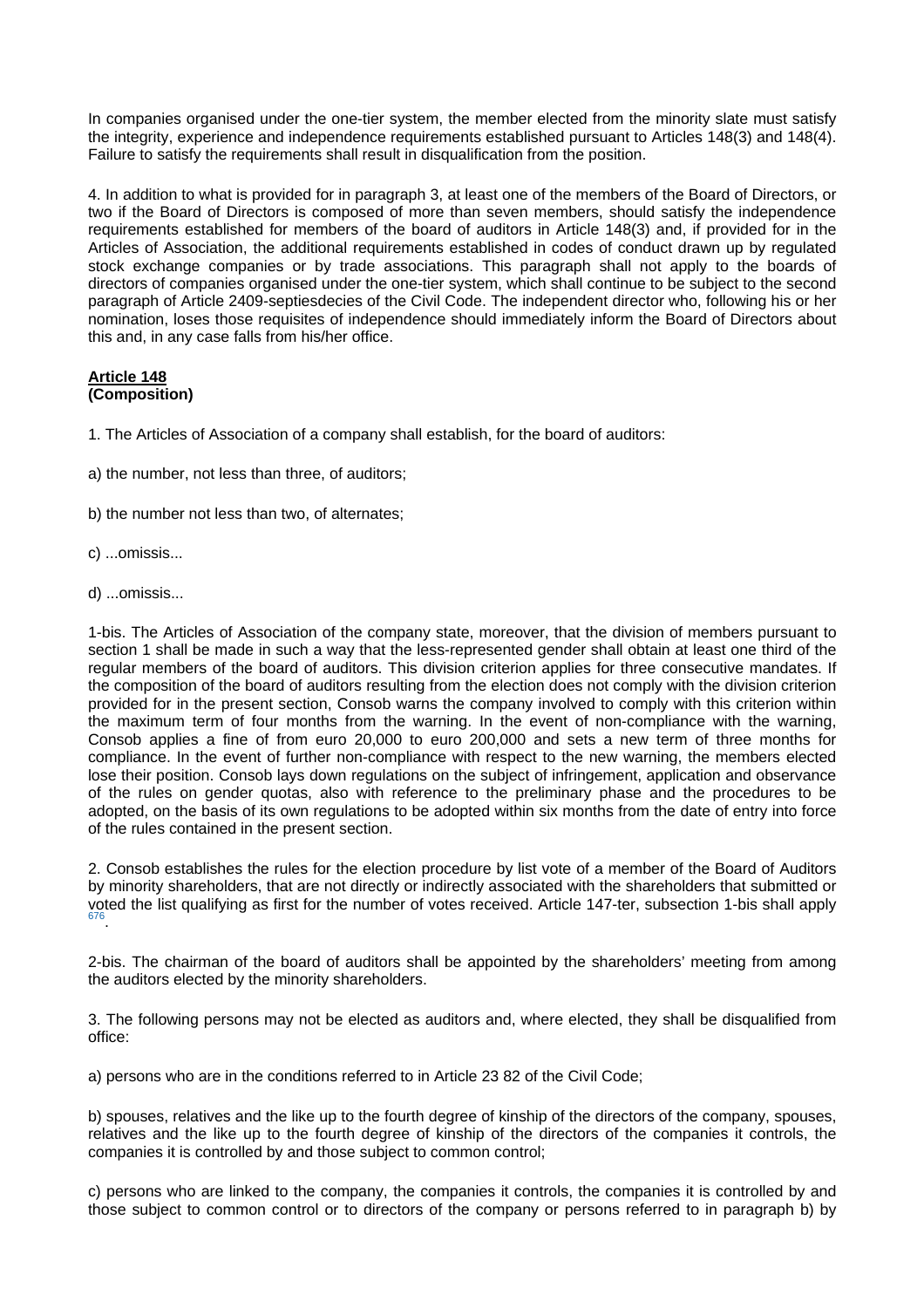self-employment or employee relationships or by other relationships of an economic or professional nature that might compromise their independence.

4. In a regulation adopted pursuant to Article 17(3) of Law 400/2003, in agreement with the Minister of the Economy and Finance, after consulting Consob, the Bank of Italy and Siva, the Minister of Justice shall lay down the integrity and experience requirements for the members of the board of auditors, the supervisory board or the management control committee. Failure to satisfy the requirements shall result in disqualification from the position.

4-bis**.** Subsections 1-bis, 2 and 3 shall apply to supervisory boards.

4-ter. Subsections 2-bis and 3 shall apply to management control committees. The representative of the minority shareholders shall be the director elected pursuant to Article 147-ter(3).

4-quater. In the cases provided for in this article, disqualification shall be declared by the board of directors or, for companies organised according to the two-tier system or the one-tier system, by the shareholders' meeting within thirty days of the appointment or of its learning of subsequent failure. In the event of inaction by the competent body, Consob shall declare the disqualification, at the request of any interested party or if it learns of the existence of the grounds for disqualification.

**Regulation implementing Italian Legislative Decree No. 58 of 24 February 1998, concerning the discipline of issuers** (adopted by Consob under resolution No. 11971 of 14 May 1999), "R.E".

#### **Article 144-quater (Equity interest share)**

1. Without prejudice to any lesser percentage established in the Articles of Association, the interest share required for the presentation of the lists of candidates for the election of the board of directors in accordance with Article 147-ter of the Consolidated Law:

a) is 0.5% of the share capital for companies with market capitalization in excess of fifteen billion euro;

b) is 1% of the share capital for companies with market capitalization in excess of one billion euro and less than or equal to fifteen billion euro;

c) is 2.5% of the share capital for companies with market capitalization is less than or equal to one billion euro.

2. Without prejudice to the smaller percentage envisaged by the articles of association, the investment share is equal to 4.5% of the share capital for companies for which the market capitalization is less than or equal to three hundred and seventy-five million euro where, at the year end date, the following conditions are all met:

a) floating capital is in excess of 25%;

b) there is no shareholder or more than one shareholder adhering to a shareholders'agreement as envisaged by Article 122 of the Consolidated Law which have the majority of the voting rights that can be exercised in the meeting resolutions concerning the appointment of the members of the administrative body.

3. Where the conditions indicated under paragraph 2 are not met, without prejudice to the lesser percentage envisaged by the articles of association, the investment share is 2.5% of the share capital.

4. For cooperative companies, the investment share is 0.5% of the share capital, without prejudice to the smaller percentage envisaged in the Articles of Association.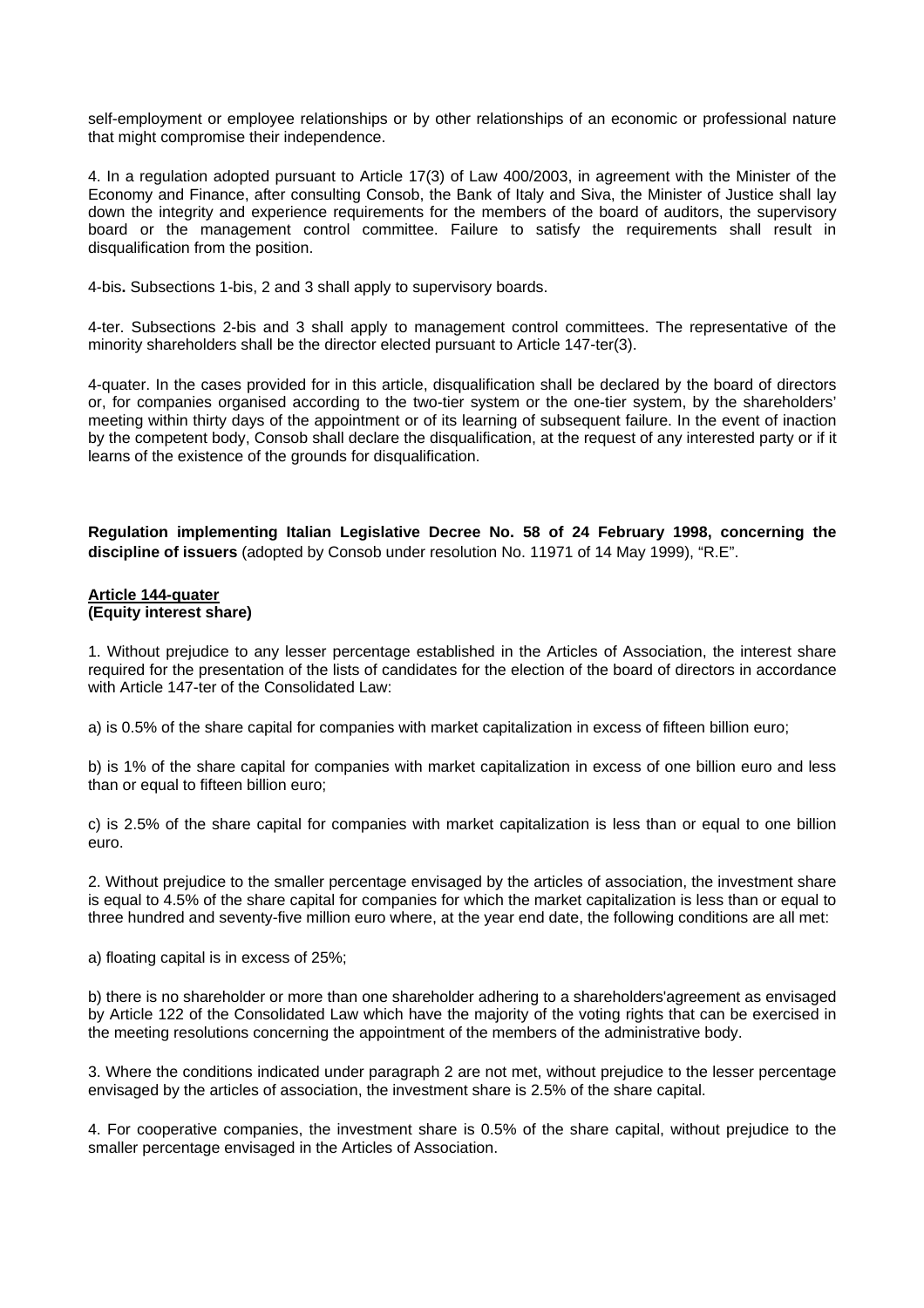5. Without prejudice to that established by paragraph 3, the Articles of Association of cooperative companies must enable the presentation of lists also to a minimum number of shareholders, in any case no more than five hundred, regardless of the percentage of share capital held in total.

6. As an exception to the provisions of this Article, the companies requiring admission to listing may provide, for the first renewal subsequent to this, that the investment share required for the presentation of the lists of candidates for the election of the board of directors, in accordance with Article 147-ter of the Consolidated Law is equal to a percentage of no more than 2.5%.

#### **Article 144-quinquies**

#### **(Relationships of affiliation between reference shareholders and minority shareholders)**

1. The material relationships of affiliation pursuant to Article 148, subsection 2, of the Consolidated Law between one or more reference shareholders and one or more minority shareholders shall be deemed to exist in at least the following cases:

a) family relationships;

b) membership of the same group;

c) control relationships between a company and those who jointly control it;

d) relationships of affiliation pursuant to Article 2359, subsection 3 of the Italian Civil Code, including with persons belonging to the same group;

e) the performance, by a shareholder, of management or executive functions, with the assumption of strategic responsibilities, within a group that another shareholder belongs to;

f) participation in the same shareholders' agreement provided for in Article 122 of the Consolidated Law involving shares of the issuer, of its parent company or one of its subsidiaries.

2. When a person affiliated to the reference shareholder has voted for a minority shareholder list, the existence of such relationship of affiliation shall only be deemed to be material when the vote is decisive for the election of the auditor.

### **Article 144-sexies**

### **(Election of the minority statutory auditors by list voting)**

1. Except for replacements, the election of the statutory auditor representing minority shareholders pursuant to Article 148, subsection 2 of the Consolidated Law shall take place at the same time as the election of the other members of the control body.

2. Each shareholder may submit a list for the appointment of members of the board of statutory auditors. The articles of association may establish that the shareholder or shareholders submitting a list must possess a shareholding at the time of the submission not exceeding the amount established pursuant to Article 147-ter, subsection 1 of the Consolidated Law.

3. The lists shall contain the names:

a) of one or more candidates for the office of acting statutory auditor and alternate statutory auditor, for the election of the board of statutory auditors;

b) of two or more candidates, for the election of the supervisory board.

The names of the candidates shall be accompanied by consecutive numbers and shall not in any case exceed the number of members of the body to be elected.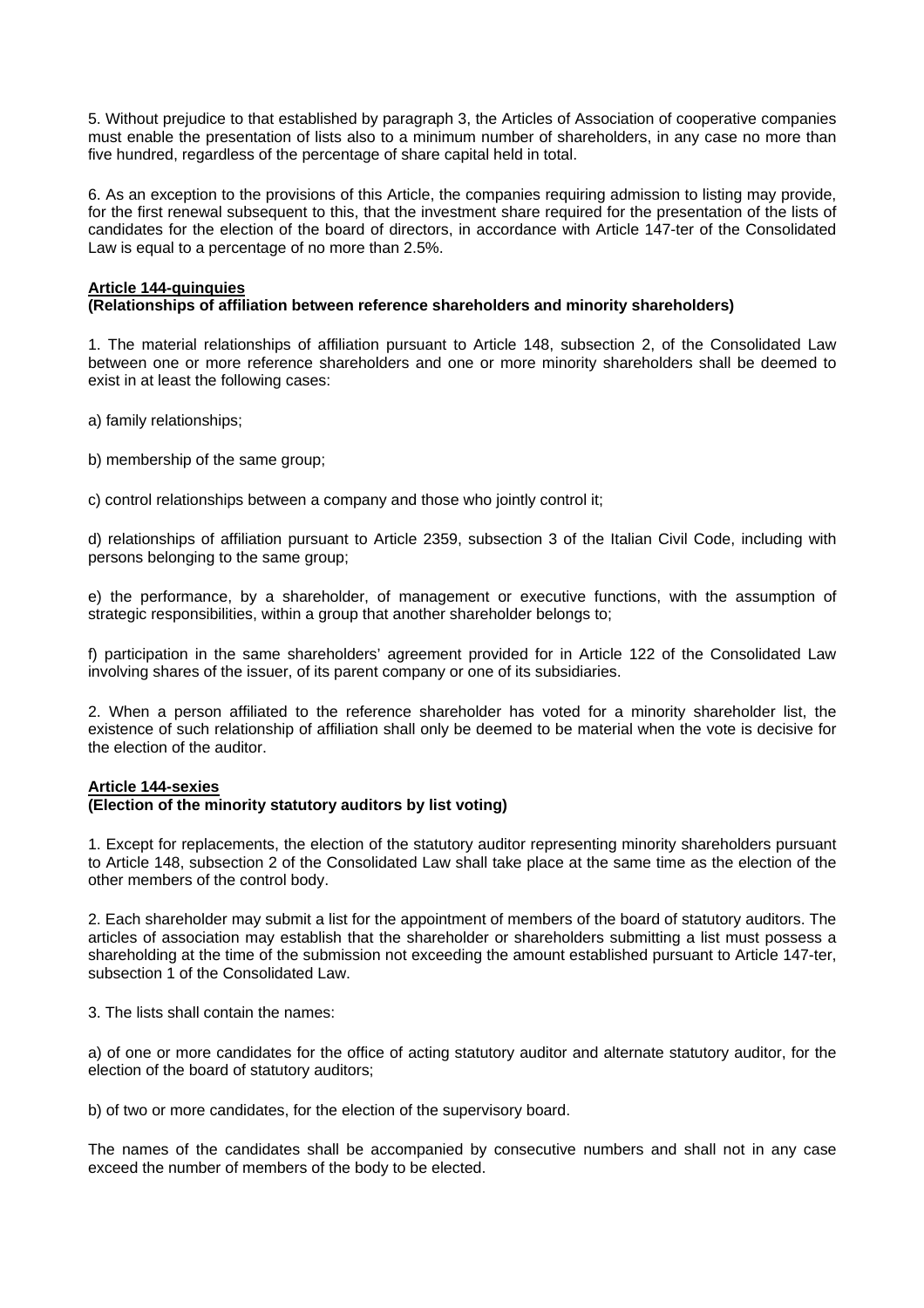4. The lists shall be filed at the registered office by the twenty-fifth day before the shareholders' meeting date set for the shareholders' meeting called to approve the appointment of the statutory auditors, together with:

a) the details of the identity of the shareholders who have submitted the lists, specifying the overall percentage shareholding held and a certification specifying the ownership of said shareholding;

b) a declaration from the shareholders other than those who, jointly or otherwise, possess a controlling or relative majority shareholding, certifying the absence of any relationships of affiliation with the latter pursuant to Article 144-quinquies;

c) detailed information on the personal traits and professional qualifications of the candidates, together with a declaration from said candidates certifying their possession of the requirements under the law and their acceptance of the nomination.

4-bis. For cooperatives, the lists will be filed at the registered office between the thirtieth day and the thirteenth day prior to the shareholders' meeting called to decide on the appointment of statutory auditors, even if the relative convening notice has not yet been published.

4-ter. Companies will allow shareholders who wish to present lists to file them using at least one long distance means of communication, in accordance with the manner that it has established, and noted in the notice convening the shareholders' meeting, which will allow identification of the parties that will be doing the filing.

4-quater. Ownership of the overall shareholding as noted in sub-paragraph 4, letter a) will be also confirmed following filing of the lists, as long as it is at least twenty-one days before the shareholders' meeting date, or at least ten days beforehand for cooperatives, by sending the disclosures provided for under Article 23 of the Regulations containing the rules governing central depository, settlement and guarantee system services, and the relative management companies, adopted by the Bank of Italy and Consob on 22 February 2008, as amended.

5. If at the date of expiry of the time limits indicated in sub-paragraphs 4 and 4-bis, one list only has been filed, or lists have only been presented by shareholders that, in accordance with the provisions of subparagraph 4, are related in accordance with the provisions of Article 144-quinquies, lists can be presented up to the third day following that date, without prejudice to the provisions of Article 141-ter, sub-paragraph 1-bis, last sentence of the Consolidated Law for companies that are not cooperatives. In that case, the time limit provided in the articles of association in accordance with sub-paragraph 2 will be reduced to half.

6. A shareholder may not submit or vote for more than one list, including through nominees or trust companies. Shareholders belonging to the same group and shareholders participating in a shareholder agreement involving the shares of the issuer may not submit or vote for more than one list, including through nominees or trust companies. A candidate may only be present in one list, under penalty of ineligibility.

7. The candidate at the top of the list that has obtained the highest number of votes from amongst the lists submitted and voted by shareholders who are not affiliated to the reference shareholders pursuant to Article 148, subsection 2 of the Consolidated Law shall be elected as acting statutory auditor. The candidate for alternate statutory auditor at the top of the same list shall be elected to said office.

8. If provided for in the articles of association, additional alternate auditors or members of the supervisory board may also be nominated to replace the minority member, chosen from amongst the other candidates in the list referred to in the subsection above or, subordinately, from the candidates in the minority list that received the second highest number of votes.

9. The articles of association may not provide for a percentage or minimum number of votes that the lists need to obtain. The articles of association shall establish the criteria for establishing which candidate will be elected in the event of parity between the lists.

10. If the articles of association provide for the election of more than one minority statutory auditor the offices shall be allocated proportionately in accordance with the criteria established by the articles of association.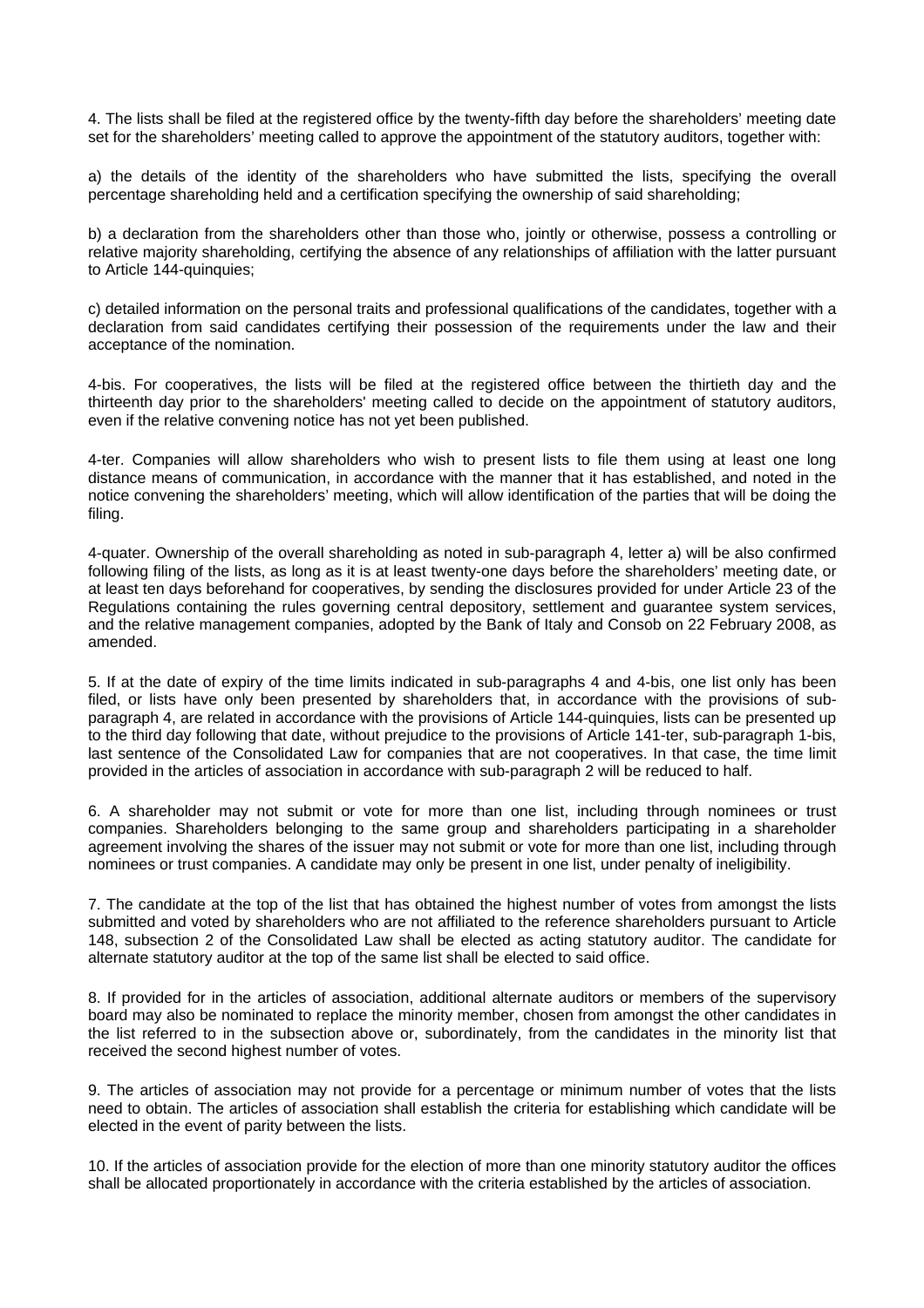11. Should the minority statutory auditor no longer be available, for whatever reason, the latter shall be replaced by the alternate statutory auditor referred to in subsection 7. In the absence of the latter, the replacement shall consist of one of the alternate statutory auditors or the members of the supervisory board nominated pursuant to subsection 8.

12. The shareholders' meeting provided for in Article 2401, subsection 1 of the Italian Civil Code and, if the issuer adopts the two tier model, in Article 2409-duodecies, subsection 7 of the Italian Civil Code, shall make the appointment or replacement in compliance with the principle of required minority representation

#### **Italian Civil Code**

#### **Article 2400**

#### **Appointment and termination of office**

Statutory auditors shall be appointed for the first time in the articles of association and subsequently by the shareholders' meeting, without prejudice to the provisions of Articles 2351, 2449 and 2450. They shall remain in office for three years, and shall reach the end of their term on the date of the shareholders' meeting called to approve the financial statements for the third year in office. The termination of statutory auditors due to the expiry of a term shall be effective from the time when the board has been replaced.

Statutory auditors may be removed for just cause only. The removal decision must be approved by court decree, upon a hearing of the interested party.

The appointment of statutory auditors, indicating the full name, place and date of birth, and domicile of each, and the termination of office must be recorded by the directors in the company register within a period of thirty days.

At the time of the appointment of the statutory auditors and prior to their acceptance of the office, the administrative and supervisory offices held by them in other companies are to be made known to the shareholders' meeting.

### **Notice DEM/9017893 dated 26/2/2009**

Subject: Appointment of members of administrative and supervisory bodies – Recommendations

**1**. With reference to the appointment of the supervisory bodies of companies with listed shares, Article 148, paragraph 2 of Legislative Decree 58/98 of the Consolidated Finance Act (TUF) provides that "Consob is to stipulate in regulations the method for election, by list voting, of an effective member of the board of statutory auditors by minority shareholders that are not related, even indirectly, to the shareholders that submitted or voted for the list that came in first in number of votes".

Pursuant to such a broad regulatory mandate, Consob Regulation 11971 of 14 May 1999 as amended ("Issuer Regulations") governed in detail the entire procedure for the election of supervisory bodies by the list voting method, bearing in mind the purpose of ensuring minority shareholders the appointment of at least one effective statutory auditor and "ensuring the effective exclusion of majority shareholders from the minority shareholders' choice of statutory auditors"<sup>1</sup>.

In this regard, in Article 144-*quinquies* of the Issuer Regulations<sup>2</sup> Consob identified some relationships in which the affiliation referred to in the above-mentioned Article 148, paragraph 2 of the TUF is assumed,

 $1$  So we read in the report accompanying Legislative Decree 303/2006 ("Coordination with Law 262 of 28 December 2005 of the Consolidated Act on Banking and Credit Matters and the Consolidated Act of Provisions on Financial Intermediation").

<sup>2</sup> Article <sup>144</sup>‐*quinquies* of the Issuer Regulations ("Relationships of affiliation between reference shareholders and minority shareholders") reads: "1. Material relationships of affiliation pursuant to Article 148, paragraph 2, of the Consolidated Act, exist between one or more reference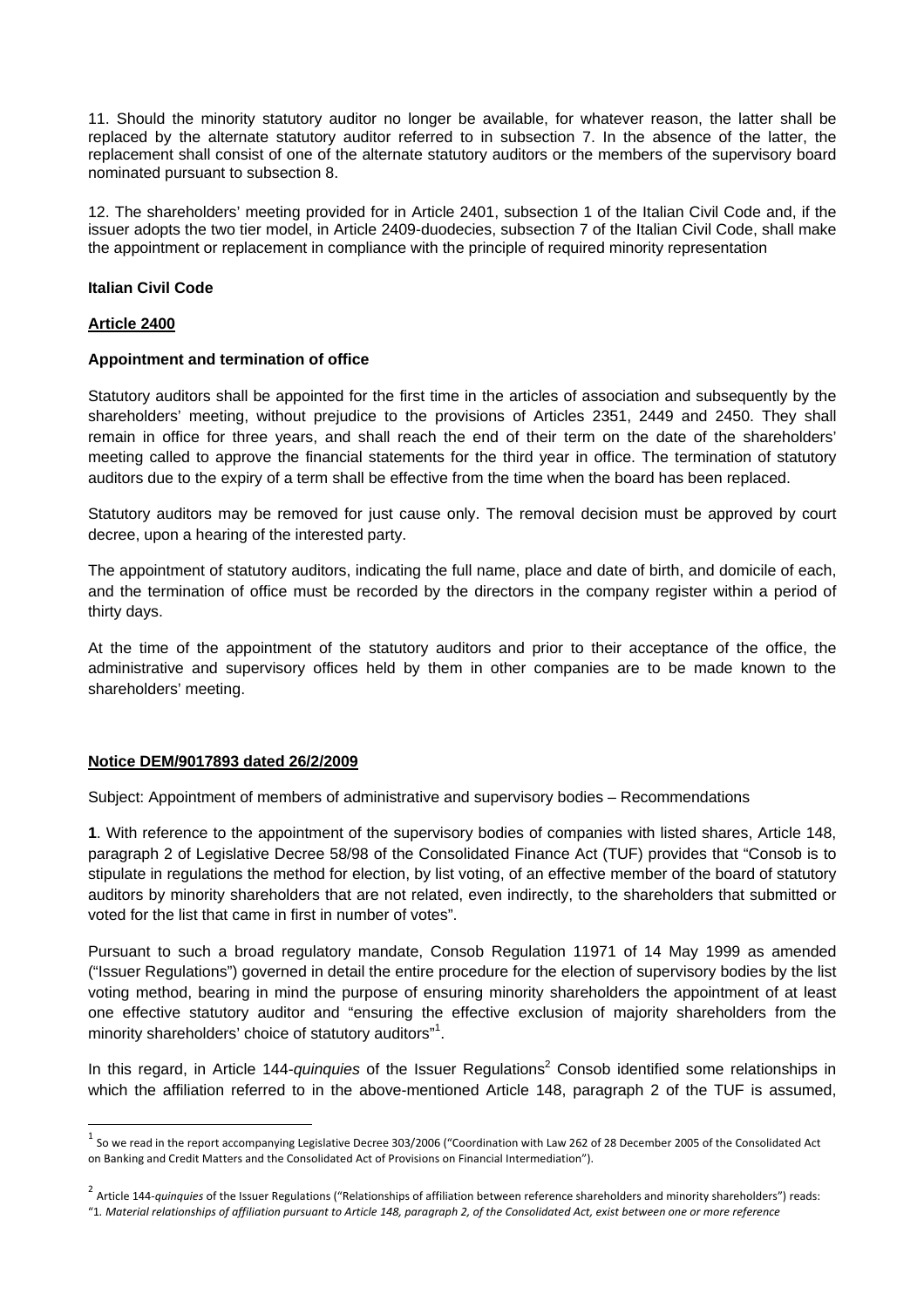without however providing an exhaustive list, and it provided that persons who submit a "minority list" must file a declaration at the registered office certifying the absence of relationships of affiliation as provided for in the above-mentioned Article 144-*quinquies* with a shareholder that holds (or shareholders that jointly hold) a controlling or relative majority stake (Article 144-*sexies*, paragraph 4, letter b), of the Issuer Regulations<sup>3</sup>).

Since no mandate similar to the one stipulated on the subject of the appointment of members of supervisory bodies is provided for the election of administrative bodies, the Issuer Regulations do not include provisions regarding the list voting procedure and, in particular, it has not been required that persons filing a "minority list" certify the non-existence of the relationships of affiliation referred to in Article 147-*ter*, paragraph 3 of the TUF.

After the first shareholders' meetings having the appointment of company bodies on the agenda were called, following the entry into force of Consob regulatory provisions implementing the above-mentioned Articles 147-*ter* and 148, paragraph 2 of the TUF, the need was found to also ensure transparency on possible affiliations between lists for the election of an administrative body, strengthening what was already provided for in the bylaws of some listed companies. The initial implementation experience also made the need manifest to ensure more complete information on relationships between persons submitting "minority lists" and controlling or relative majority shareholders at the time of electing supervisory bodies.

Considering this, it is deemed advisable to provide some recommendations in this regard.

**2**. At the time of electing an administrative body, it is recommended that shareholders submitting a "minority list" file a declaration together with the list certifying the absence of relationships of affiliation, including indirectly, as referred to in Article 147-*ter*, paragraph 3 of the TUF and Article 144-*quinquies* of the Issuer Regulations, with shareholders that hold a controlling or relative majority stake, including jointly, where identifiable based on disclosures of significant stakes pursuant to Article 120 of the TUF or the disclosure of shareholders' agreements pursuant to Article 122 of the same Decree.

Such declarations must also specify any existing relationships, if material, with shareholders that hold a controlling or relative majority stake, including jointly, where identifiable, as well as the reasons why such relationships are not considered decisive for the existence of the said relationships of affiliation, or the absence of the said relationships must be mentioned.

In particular, from among the said relationships, if material, it is recommended that the following be mentioned at least:

- family relationships;

- participation in the recent past, including by companies in the respective groups, in a shareholders' agreement as provided for by Article 122 of the TUF concerning shares of the issuer or of companies in the issuer's group;

- participation, including by companies in the respective groups, in a shareholders' agreement concerning shares of third-party companies;

<sup>&</sup>lt;u> 1989 - Johann Stoff, amerikansk politiker (d. 1989)</u> shareholders [the shareholders who have voted for or submitted the list that came in first by number of votes according to the definition set forth in Article 144-ter of the Issuer Regulations; Ed. Note] and one or more minority shareholders, at least in the following cases:

*a) family relationships;*

*b) membership of the same group; c) control relationships between a company and those who control it jointly;*

d) relationships of affiliation pursuant to Article 2359, paragraph 3 of the Italian Civil Code, including with persons belonging to the same aroup;

e) the performance, by a shareholder, of management or executive functions, with the assumption of strategic responsibility, within a group to *which another shareholder belongs;*

f) participation in the same shareholders' agreement provided for by Article 122 of the Consolidated Act concerning shares of the issuer, a parent of

the latter or one of its subsidiaries."<br><sup>3</sup> Article 144-sexies, paragraph 4, letter b) of the Issuer Regulations ("Election of minority statutory auditors by list voting") provides: "The lists are to be filed at the registered office at least fifteen days prior to the shareholders' meeting called to decide on the appointment of the statutory auditors, accompanied:....b) by a declaration by shareholders other than those holding a controlling or relative majority stake, including jointly, certifying the *absence of the relationships of affiliation provided for by Article 144‐*quinquies *with the latter;.*."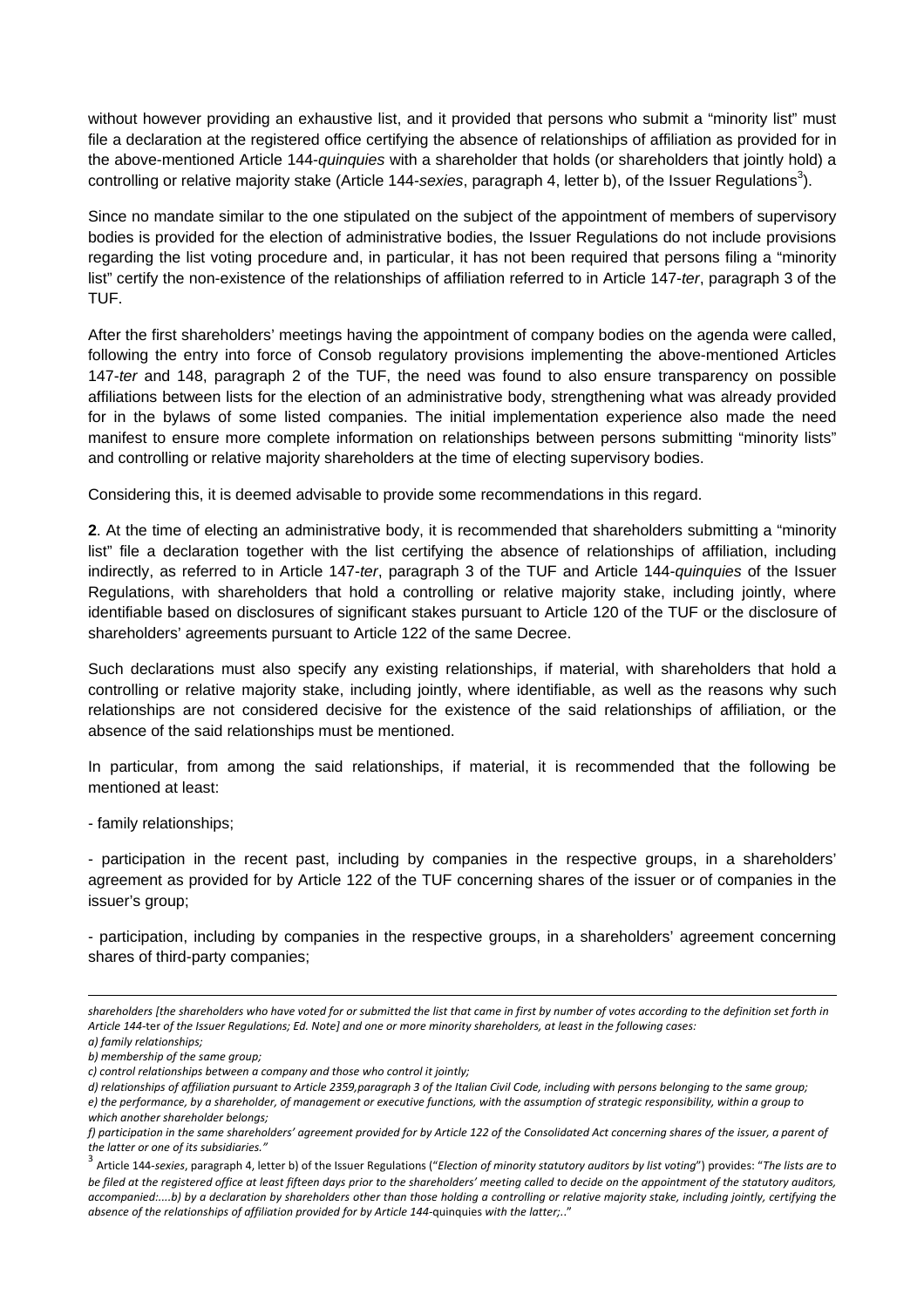- the existence of shareholdings, directly or indirectly, and the possible presence of reciprocal holdings, directly or indirectly, including between companies of the respective groups;

- having held offices, including in the recent past, on administrative and supervisory bodies of companies in the group of the controlling or relative majority shareholder (or shareholders), as well as performing or having performed work as an employee in the recent past at such companies;

- having formed part, directly or through representatives, of the list submitted by shareholders holding a controlling or relative majority stake, including jointly, in the previous election for the administrative or supervisory bodies;

- having participated, in the previous election for the administrative or supervisory bodies, in the submission of a list with shareholders holding a controlling or relative majority stake, including jointly, or having voted for a list submitted by the latter;

- maintaining or in the recent past having maintained commercial, financial (not including activities typical of lenders) or professional relations;

- the presence on the "minority list" of candidates who are or in the recent past were managing directors or executives with strategic responsibilities at the controlling or relative majority shareholder (or shareholders) or at companies forming part of the respective groups.

**3**. With regard to the election of supervisory bodies, notwithstanding the obligation to file the declaration referred to in Article 144-*sexies*, paragraph 4, letter b) of the Issuer Regulations, in order to ensure greater transparency on relationships between persons submitting "minority lists" and controlling or relative majority shareholders, it is recommended that shareholders submitting a "minority list" provide the following information in the said declaration:

- any existing relationships, if material, with shareholders that hold a controlling or relative majority stake, including jointly, where the latter are identifiable based on the disclosure of significant stakes pursuant to Article 120 of the TUF or the disclosure of shareholders' agreements pursuant to Article 122 of the same Decree. In particular, from among the relationships mentioned, it is recommended that at least those listed in item 2 be mentioned. Alternatively, the lack of material relationships must be mentioned;

- the reasons why such relationships are not considered decisive for the existence of the relationships of affiliation referred to in Article 148, paragraph 2 of the TUF and in Article 144-*quinquies* of the Issuer Regulations.

**4**. Asset management companies which at their discretion exercise the voting rights belonging to shares owned by UCITS established or managed by them in the exclusive interest of members and which have taken into account effective independence from the parent, may disregard relationships maintained by parties forming part of their group for purposes of mentioning any material relationship with the controlling or relative majority shareholder (or shareholders).

"Asset management companies" are understood as asset management companies (SGR), open-ended collective investment schemes (SICAV), harmonised asset management companies, Community parties engaging in collective investment undertakings pursuant to Directive 85/611/EEC and which are overseen in accordance with their own law, as well as non-Community parties that carry out an undertaking for which, if their registered office were in an EU State, an authorisation pursuant to Directive 85/611/EEC would be necessary.

**5**. With specific reference to listed cooperatives, it is noted that the single vote per shareholder and the extremely fragmented shareholders that characterise such companies do not allow for *ex ante* identification of controlling or relative majority shareholders. Therefore, the above recommendations for prior disclosure of any affiliations between lists, as well as the obligation pursuant to Article 144-*sexies*, paragraph 4, letter b) of the Issuer Regulations should be understood as not applicable to shareholders of the said companies. The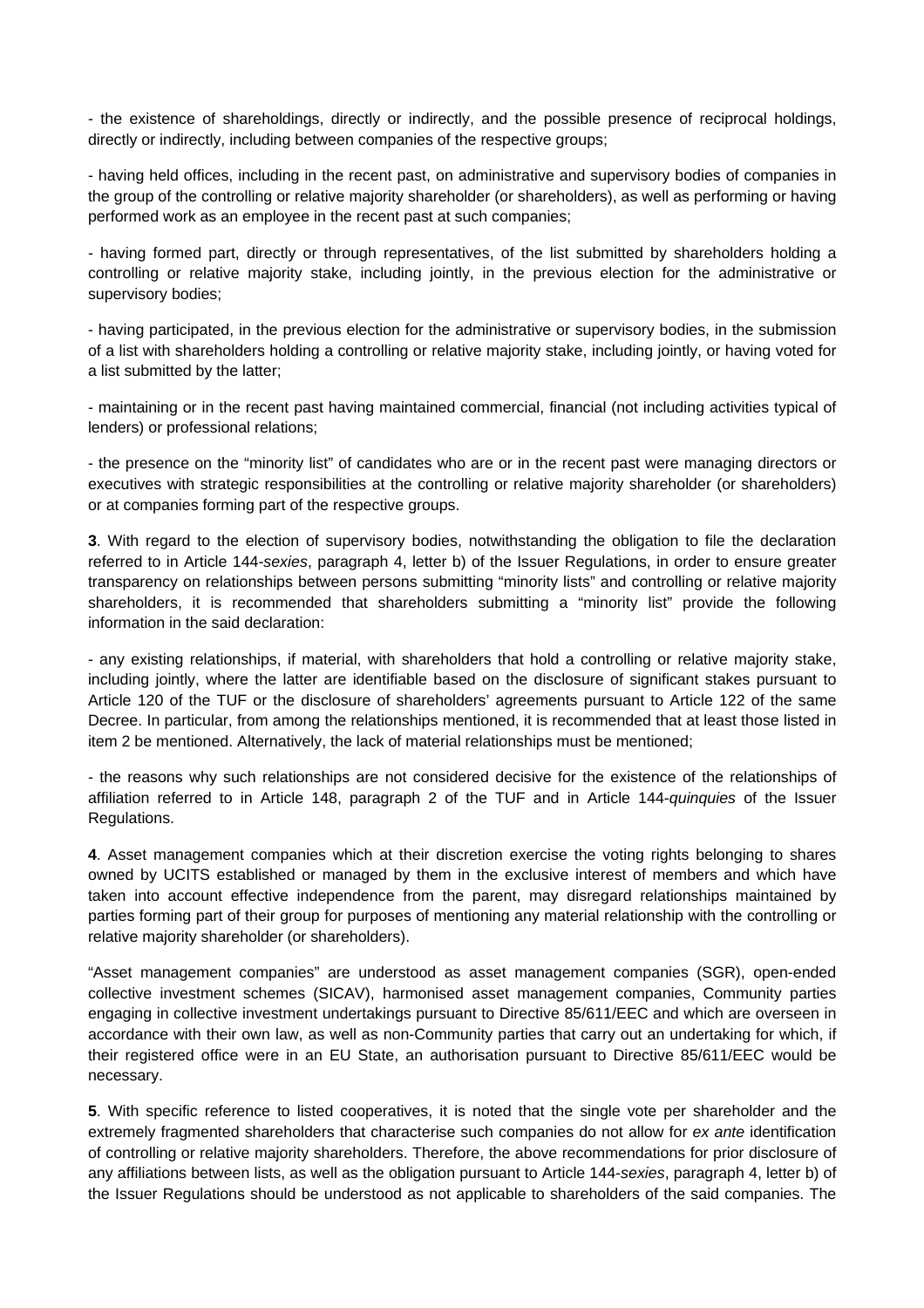provisions of Article 147-*ter*, paragraph 3 and Article 148, paragraph 2 of the TUF still stand, according to which the "minority" director or statutory auditor must be taken from the list submitted by shareholders not affiliated, even indirectly, with the shareholders who have submitted or voted for the list that came out first in number of votes.

**6**. It is also recommended that companies with listed shares make the documentation and information mentioned above in items 2 and 3 of this Notice available to the public with the timing and according to the methods provided for in Article 144-*octies*, paragraph 1 of the Issuer Regulations.

**7**. Lastly, Consob asks members of supervisory boards, in performing their oversight duties, with specific reference to the provisions of Article 149 of the TUF, to pay special attention to observance of the rules on the election of administrative and supervisory bodies and to take any initiative, within the scope of their powers, so as to also avoid uncertainty on the market in every phase of the submission of lists and the appointment of members of administrative and supervisory bodies. With specific reference to the time of submission of lists for the election of supervisory bodies, for example, it is noted that the submission of related lists entails, pursuant to Article 144-*sexies*, paragraph 5 of the Issuer Regulations, the start of a new period for the submission of lists and the halving of the percentage of interest necessary for their submission. It is believed, therefore, that a company required to make known the reopening of time periods to the market pursuant to Article 144-*octies* of the Issuer Regulations must make assessments of possible undeclared affiliations, obviously within the limits of what is known or knowable according to ordinary diligence and taking into account the limited time available. Given that such activities fall under the authority of the administrative body, it follows, consequently, that the board of statutory auditors, in connection with overseeing observance of the law, is assigned the task of verifying the correctness of the directors' conduct in carrying out the said activities.

### **LEGISLATIVE DECREE 93 of 1 June 2011**

**Transposition of Directives 2009/72/EC, 2009/73/EC and 2008/92/EC concerning common rules for the internal market in electricity, in natural gas and a Community procedure on the transparency of gas and electricity prices charged to industrial end-users, as well as the repeal of Directives 2003/54/EC and 2003/55/EC.** 

**Title II** 

## **NATURAL GAS MARKET**

### **Article 19 Unbundling of transmission systems and transmission system operators**

1. Vertically integrated undertakings that intend to comply with the provisions of Article 9 of Directive 2009/73/EC shall respect the following rules when implementing ownership unbundling of the operators:

a) an undertaking that owns a transmission system must perform the functions of the transmission system operator;

b) the same natural or legal person or persons may not exercise control, directly or indirectly, over an undertaking that performs activities of production or supply of natural gas or electricity and at the same time exercise control or rights, directly or indirectly, over a natural gas or electricity transmission system operator or over a natural gas or electricity transmission system;

c) the same natural or legal person or persons may not appoint members of the supervisory board, board of directors or bodies that legally represent the undertaking of a transmission system operator or a transmission system, nor exercise control or rights, directly or indirectly, over activities of production or supply of natural gas;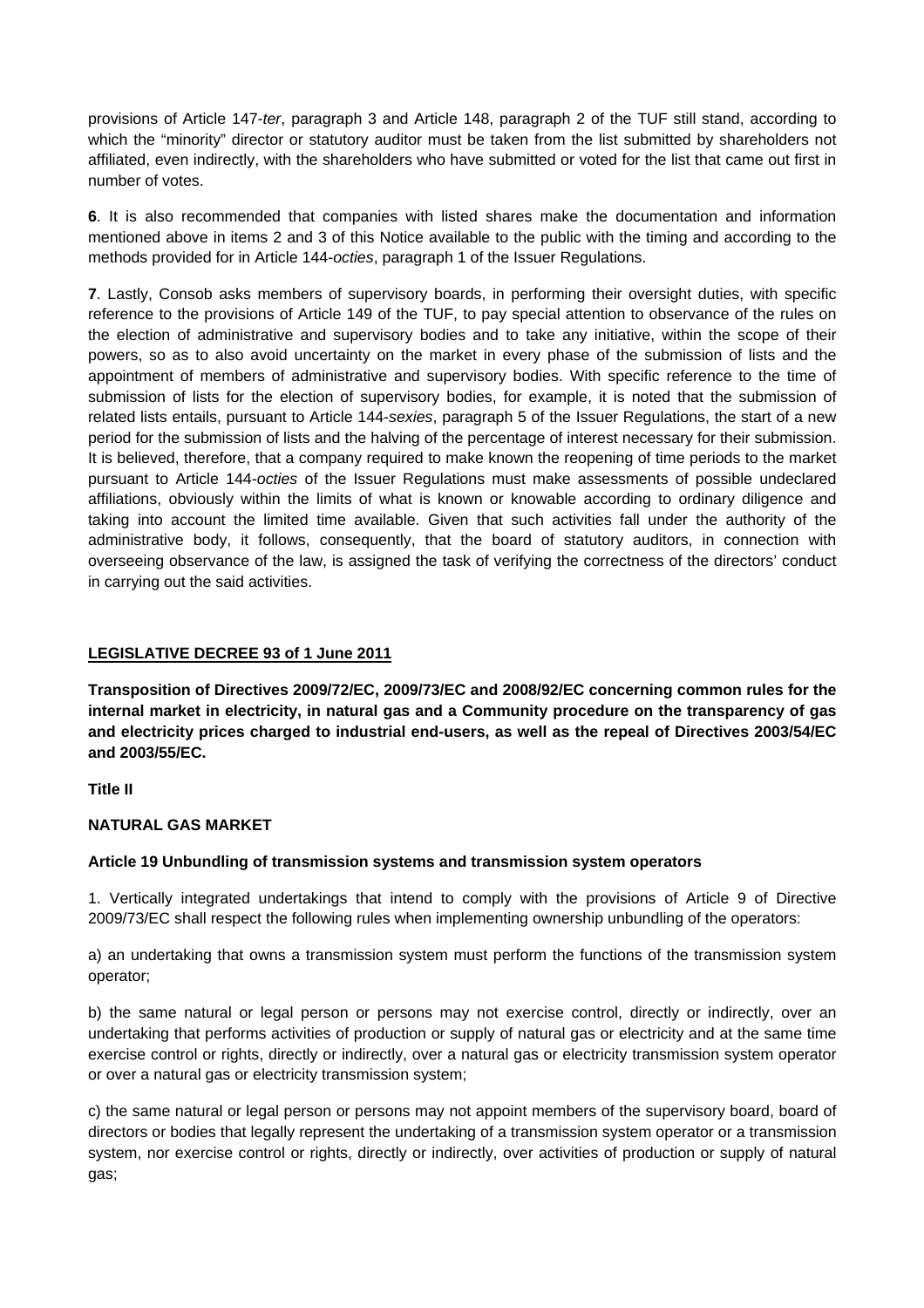d) the same person may not be a member of the supervisory board, board of directors or bodies that legally represent the undertaking, whether of an undertaking that performs activities of production or supply of natural gas or of a transmission system operator or a transmission system;

e) commercially sensitive information pursuant to Article 20 of Legislative Decree 164 of 2000 acquired by the transmission system operator before the unbundling of the vertically integrated undertaking, nor the personnel of said operator, may be transferred to undertakings that perform activities of production or supply of natural gas.

2. The rights referred to in paragraph 1, letters b) and c) include, in particular, the power to exercise voting rights, to appoint members of the supervisory board, board of directors or bodies that legally represent the undertaking, as well as the holding of a majority share.

3. For the purpose of the application of the provisions of paragraph 1, if legal persons should have been constituted by the State or by a public body, two separate public bodies that, respectively, exercise control over a natural gas or electricity transmission system operator or over a natural gas or electricity transmission system and control over an undertaking that performs the functions of production and supply of natural gas or electricity, shall not be considered the same legal person.

# **Prime Ministerial Decree of 25 May 2012, enacted to implement Decree-Law 1 of 24 January 2012, converted with amendments into Law 27 of 24 March 2012.**

### **Article 2 Governance arrangements, conditions and criteria suitable to ensure unbundling.**

- 1. From the end of the period indicated in Article 1, paragraph 1 or, if earlier, from the date of loss of control pursuant to Article 2359, paragraph 1 of the Italian Civil Code of SNAM S.p.A. by Eni S.p.A., for the purposes of implementation of Article 19 of Legislative Decree 93/2011, the voting rights attributed to the shares acquired, including through acts, operations or agreements made in any form, as well as any shares that might be held, directly or indirectly, by producers or suppliers of gas and/or electricity or of undertakings that control them, or which are controlled by or affiliated with them pursuant to the Italian Civil Code, or any powers of appointment to which they are entitled, are limited in conformity with the provisions of Article 19, paragraph 1, letters b) and c) and paragraph 2 of Legislative Decree 93/2011, without prejudice to the provisions of paragraph 2 of this Article.
- 2. In order to ensure that Snam S.p.A. is a fully fledged third party, after the sale referred to in Article 1, paragraph 2, Cassa Depositi e Prestiti S.p.A. shall guarantee the independence of the owner of activities of production and/or supply of natural gas and the owner and/or the operator of the activity of natural gas transmission, in accordance with the provisions of Article 19 of Legislative Decree 93/2011. In this case the following principles shall be observed:
	- a) (omission)
	- b) (omission)
	- c) the members of the administrative or control body, as well as those who carry out senior management functions in Eni S.p.A. or in its subsidiaries, may not hold any office in the administrative or control body, or exercise senior management functions in Cassa Depositi e Prestiti S.p.A. or Snam S.p.A. and their subsidiaries, nor entertain any direct or indirect relations of a professional or equity nature with said companies; similarly, the members of the administrative or control body, as well as those who exercise senior management functions in Cassa Depositi e Prestiti S.p.A., Snam S.p.A or their subsidiaries, may not hold any office in the administrative or control body or exercise senior management functions in Eni S.p.A. and its subsidiaries, nor entertain any direct or indirect relations of a professional or equity nature with said companies.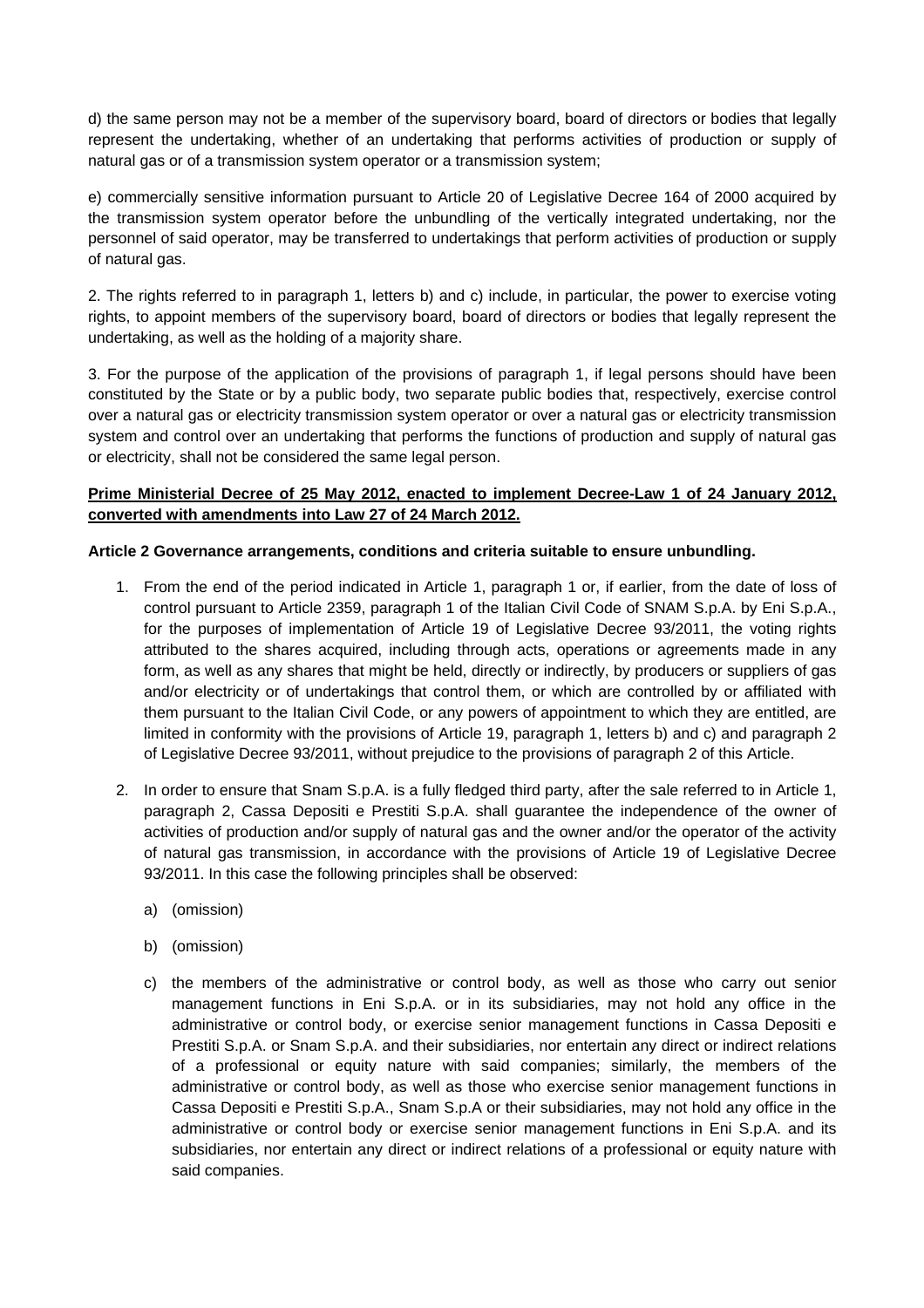#### **Decree 162 of 30 March 2000**

**Regulations containing rules for setting the professional and ethical requirements for members of the board of statutory auditors of listed companies to be issued based on Article 148 of Legislative Decree 58 of 24 February 1998.** 

THE MINISTER OF JUSTICE IN CONCERT WITH THE MINISTER OF TREASURY, BUDGET AND ECONOMIC PLANNING

Whereas the Consolidated Act on Financial Intermediation issued by Legislative Decree 58 of 24 February 1998;

Whereas Article 148, paragraph 4 of the Consolidated Act, on the basis of which members of the board of statutory auditors of listed companies must meet the ethical and professional requirements stipulated by regulations adopted by the Minister of Justice, in concert with the Minister of Treasury, Budget and Economic Planning, having heard Consob, Banca d'Italia and Isvap;

Whereas Article 13, paragraph 2 of the Consolidated Act, referring to Article 148, paragraph 4 on the basis of which failure to meet the requirements entails forfeiture of the office, which is to be declared by the board of directors within thirty days of the appointment or of knowledge of the occurrence of the failure to meet the requirements;

Having heard Consob;

Having heard Banca d'Italia;

Having heard Isvap;

Whereas Article 17, paragraph 3 of Law 400 of 23 August 1988; having heard the opinion of the Council of State expressed at a meeting of the consultative section for regulatory acts dated 20 March 2000;

Whereas letter Ref. No 683/U-24/7-2 of 28 March 2000, whereby, pursuant to Article 17, paragraph 3 of the said Law 400/1988, the draft regulation was provided to the Office of the Prime Minister;

Adopts the following regulation:

### **Article 1**

### **(Professional requirements)**

1. Italian companies with shares listed on regulated markets in Italy or in other countries of the European Union must choose at least one effective statutory auditor, or if they are three in number, at least two effective statutory auditors, or if they are greater than three in number and, in all cases, at least one of the alternate statutory auditors from among those registered in the register of auditors who have been active as independent auditors for a period of no less than three years.

2. Statutory auditors who do not meet the requirement provided for in paragraph 1 shall be chosen from among those who have acquired overall experience of at least three years in the performance of:

a) administrative or supervisory activities or management duties at companies with share capital of no less than two million euros, or

b) professional or university teaching activities on legal, economic, financial and technical or scientific subjects closely related to the company's activities,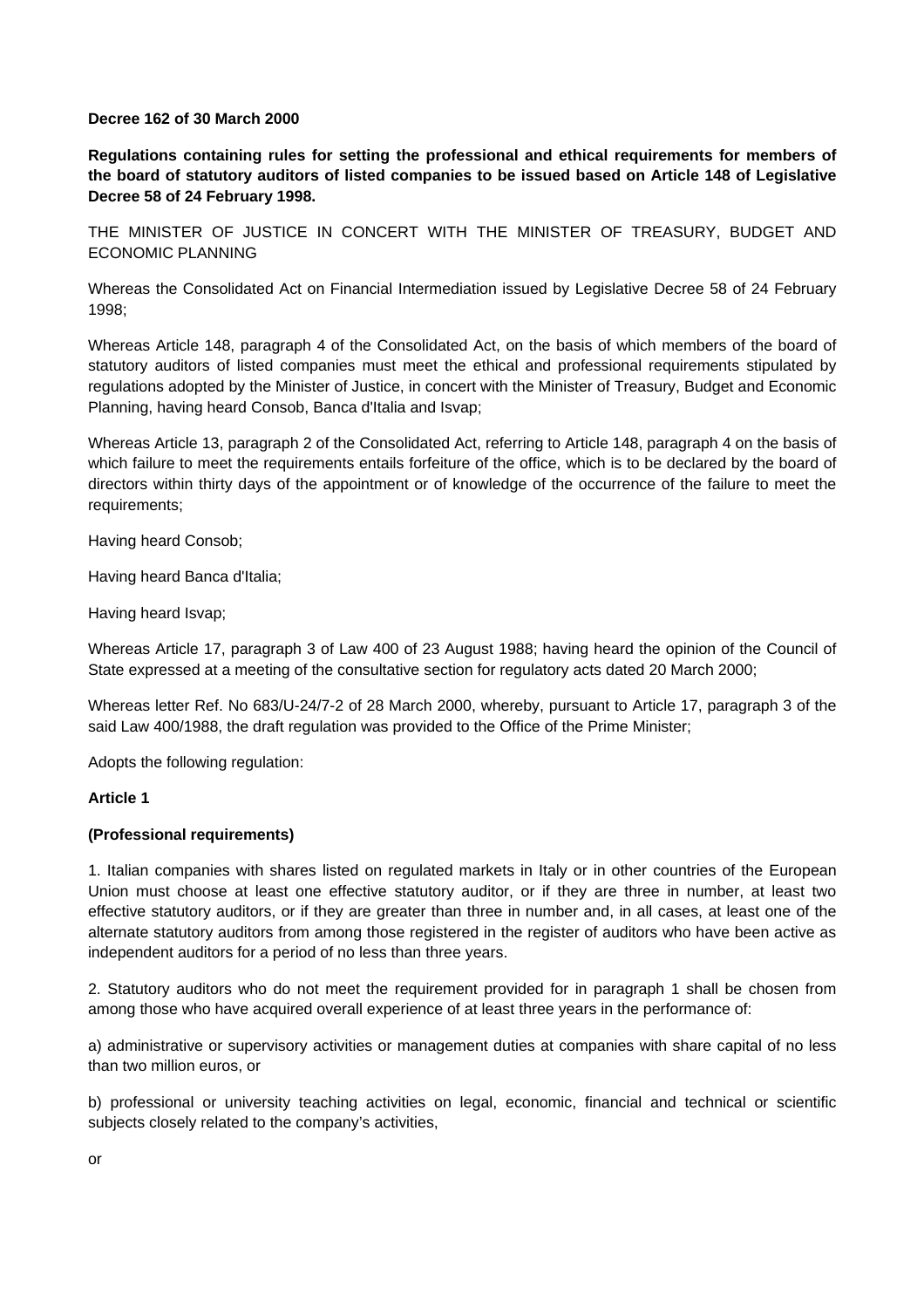c) management functions at government-owned entities or government agencies operating in the credit, financial and insurance sectors or in any case in sectors closely related to the company's activities.

3. For purposes of the provisions of paragraph 2, letters b) and c) the bylaws shall specify the subjects and business sectors closely related to that of the company. The bylaws may provide for further additional conditions for meeting the professional requirements provided for in the above paragraphs.

4. The office of statutory auditor may not be held by persons who, for at least eighteen months, during the period between the two years prior to the adoption of the respective measures and during the current year, have carried out administrative, managerial or supervisory functions at companies:

a) subject to insolvency, forced administrative liquidation or comparable procedures;

b) operating in the credit, financial, securities and insurance sector subject to extraordinary administration proceedings.

5. The office of statutory auditor may also not be held by persons against whom a measure has been adopted for removal from the sole national register of foreign exchange agents as provided for in Article 201, paragraph 15 of Legislative Decree 58 of 24 February 1998, and foreign exchange agents who are under a status of exclusion from trading on a regulated market.

6. The prohibition under paragraphs 4 and 5 shall have a duration of three years from the adoption of the respective measures. The period shall be reduced to one year in the event that the measure has been adopted at the request of the businessman, the company administrative bodies or the foreign exchange agent.

## **Article 2**

## **(Ethical requirements)**

1. The office of statutory auditor of the companies mentioned in Article 1, paragraph 1 may not be held by persons that:

a) have been subjected to precautionary measures ordered by judicial authorities pursuant to Law 1423 of 27 December 1956, or Law 575 of 31 May 1965, as amended, without prejudice to the effects of rehabilitation;

b) have been convicted by an irrevocable judgment, without prejudice to the effects of rehabilitation:

1) to a penalty of imprisonment for one of the offences provided for in the rules governing banking, financial and insurance activities and by the rules on markets and financial instruments, tax matters and payment instruments;

2) to imprisonment for one of the offences provided for in Title XI of Book V of the Italian Civil Code and in Royal Decree 267 of 16 March 1942;

3) to imprisonment for a time of no less than six months for an offence against government agencies, public faith, public assets, public order and the public economy;

4) to imprisonment for a time of no less than one year for any offence not involving simple negligence.

2. The office of statutory auditor at the companies mentioned in Article 1, paragraph 1 may not be held by persons against whom the penalties provided for in paragraph 1, letter b) have been applied at the request of the parties, without prejudice to the extinguishment of the offense.

## **Article 3**

### **(Ascertainment of the requirements)**